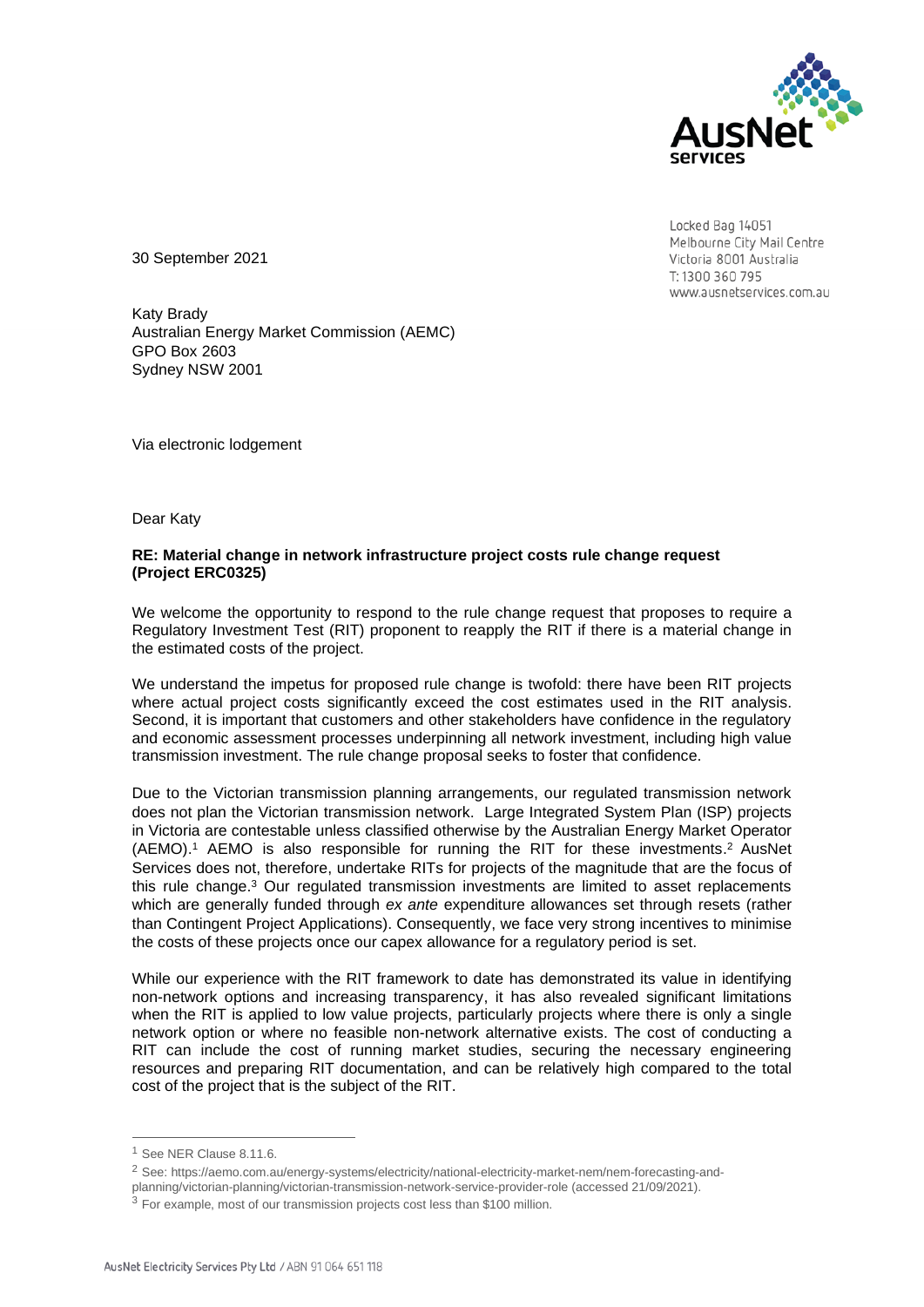For projects which have no credible non-network options, the cost of conducting the RIT (which is ultimately funded by customers) is likely to exceed any customer benefit from running it. This is particularly true where the project has been subject to AER and stakeholder scrutiny as part of a reset process.

The design of the RIT framework should reflect the likely costs and benefits for specific project types, and balance this against the costs of conducting that analysis. This will ensure efficient allocation of resources and that the RIT itself delivers value for money. The need to avoid a one-size-fits-all approach is recognised by the rule change proponents, who propose different criteria for determining whether a RIT should be reapplied based on which cost threshold a project satisfies.

There are other features of the operation of the RIT which, although not the direct focus of the rule change, should be considered as part of this process to ensure the RIT framework maximises customer value and ensures efficient and timely investment. Specifically, we consider there is merit in removing the obligation to conduct a RIT for:

- projects with no viable non-network options; and
- government-mandated or compliance-driven programs where only a single credible option exists. 4

Exemptions for these projects are appropriate to ensure the right balance between transparency and cost. The very nature of some projects, such as like-for-like replacement programs<sup>5</sup> , indicates there is no non-network option and the RIT consultation process is highly unlikely to change that. Similarly, government-mandated and compliance-driven programs are often required to meet specific network performance or safety objectives which limit the breadth of solutions that a RIT proponent can consider. The REFCL program is an excellent example, whereby the legislative obligations imposed upon DNSPs meant the credible options were extremely limited and non-network options did not exist.

While the existing regulatory framework allows consultation to be streamlined where there is no non-network option available, the cost of running a streamlined process is not insignificant, particularly where networks must run numerous RITs each year. The potential benefit of the streamlined process (increased transparency) must be considered against the cost of undertaking a RIT, particularly where it is usual for a proponent to receive no submissions during any of the RIT consultation stages. For example, we have completed the RIT process for 13 projects (10 of which were government-mandated programs) where we identified no viable non-network options at the start of our RIT process. For all 13 projects, we received no submissions from stakeholders. This clearly demonstrates that the expected regulatory burden of undertaking a RIT for these types of projects exceeds any potential benefits. Reforms are therefore required to improve the efficiency of the process and ensure resources are focussed where there is the greatest customer benefit.

Our responses to the specific questions raised in the rule change request are in Appendix A (attached). However, our key points are summarised below:

- AusNet faces very strong incentives under the regulatory regime to minimise the costs of the infrastructure investment projects we undertake.
- Consistent with the current framework, the proponent should decide whether a re-application of the RIT is warranted under the NER (if this amendment is made by the AEMC).
- Where total capex increases by more than the amounts captured by the RIT sensitivity analysis, the proponent should evaluate whether the RIT needs to be re-applied. If regulatory oversight is required, the proponent could be required to notify the AER in writing of a decision to not re-apply the RIT and the reasons for it. The AER will have 20 business days to assess the proponent's advice and respond.

<sup>&</sup>lt;sup>4</sup> We raised this in the 2018 repex RIT rule change process; we maintain our view.

<sup>5</sup> A replacement program is the aggregation of several individual assets being replaced in different parts of the network at a similar time.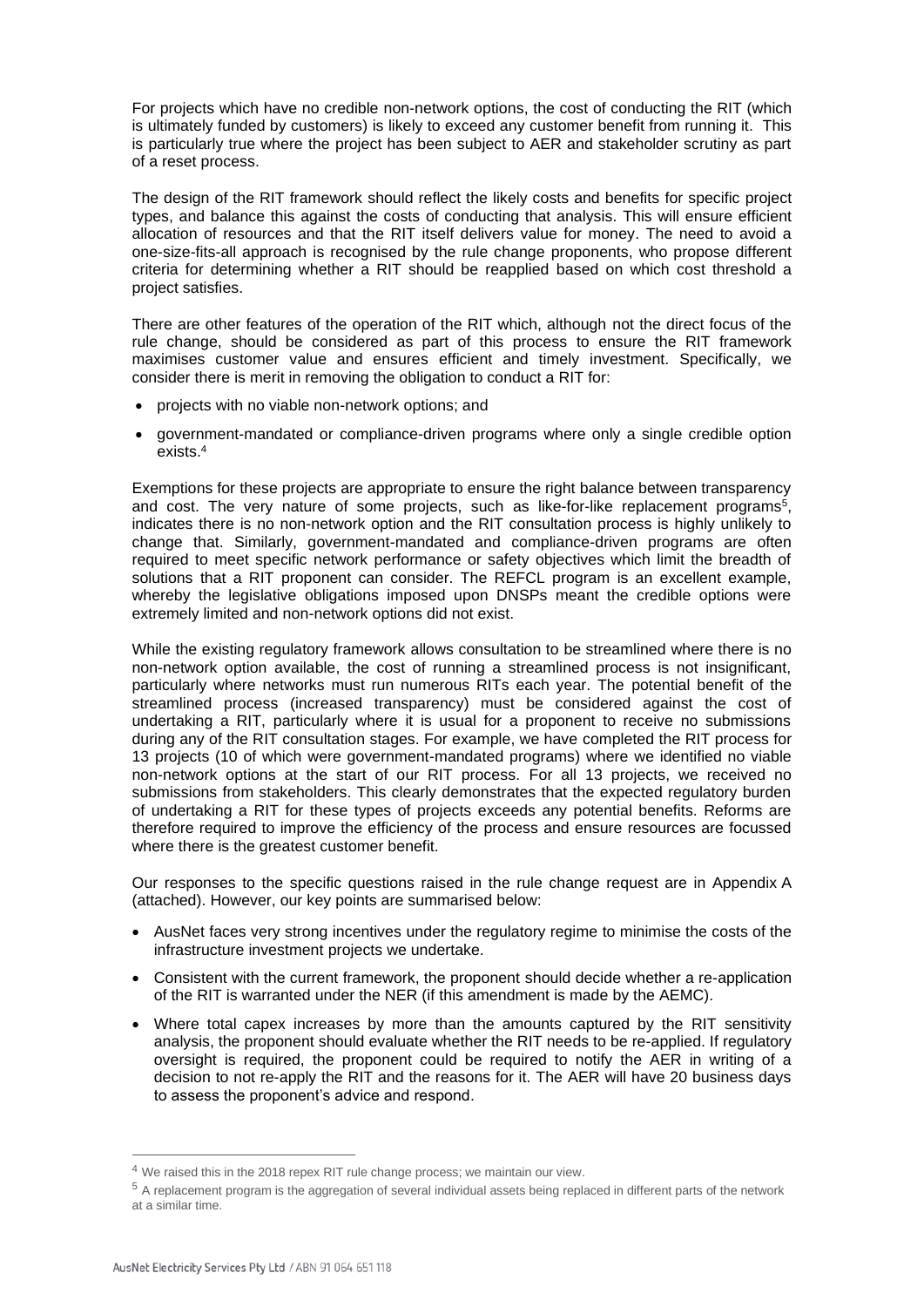- The RIT should not be re-applied once construction of a project commences. Re-opening a RIT during construction (even where costs have increased due to factors outside the proponents control) would result in unpalatable investment uncertainty for networks and additional costs (including project delay costs while the RIT is re-run) for customers.
- Use of a class 2 AACE estimate should not be mandated. Requiring project cost estimates to be prepared at this level of precision is not proportionate. It will impose significant additional costs on customers and for smaller projects (like the projects we tend to build), it is unlikely to achieve equivalent benefits. Importantly, greater accuracy during the early stages of a project will reduce, but not eliminate, the risk that project costs subsequently increase.

The RIT is an integral part of ensuring that the regulatory framework delivers timely investment at the least cost to consumers, and we look forward to continuing to work with the AEMC on this issue. If you have any questions regarding this submission, please contact Ian McNicol by email on ian.mcnicol@ausnetservices.com.au.

Yours sincerely

Charlotte Eddy Manager Economic Regulation **AusNet Services**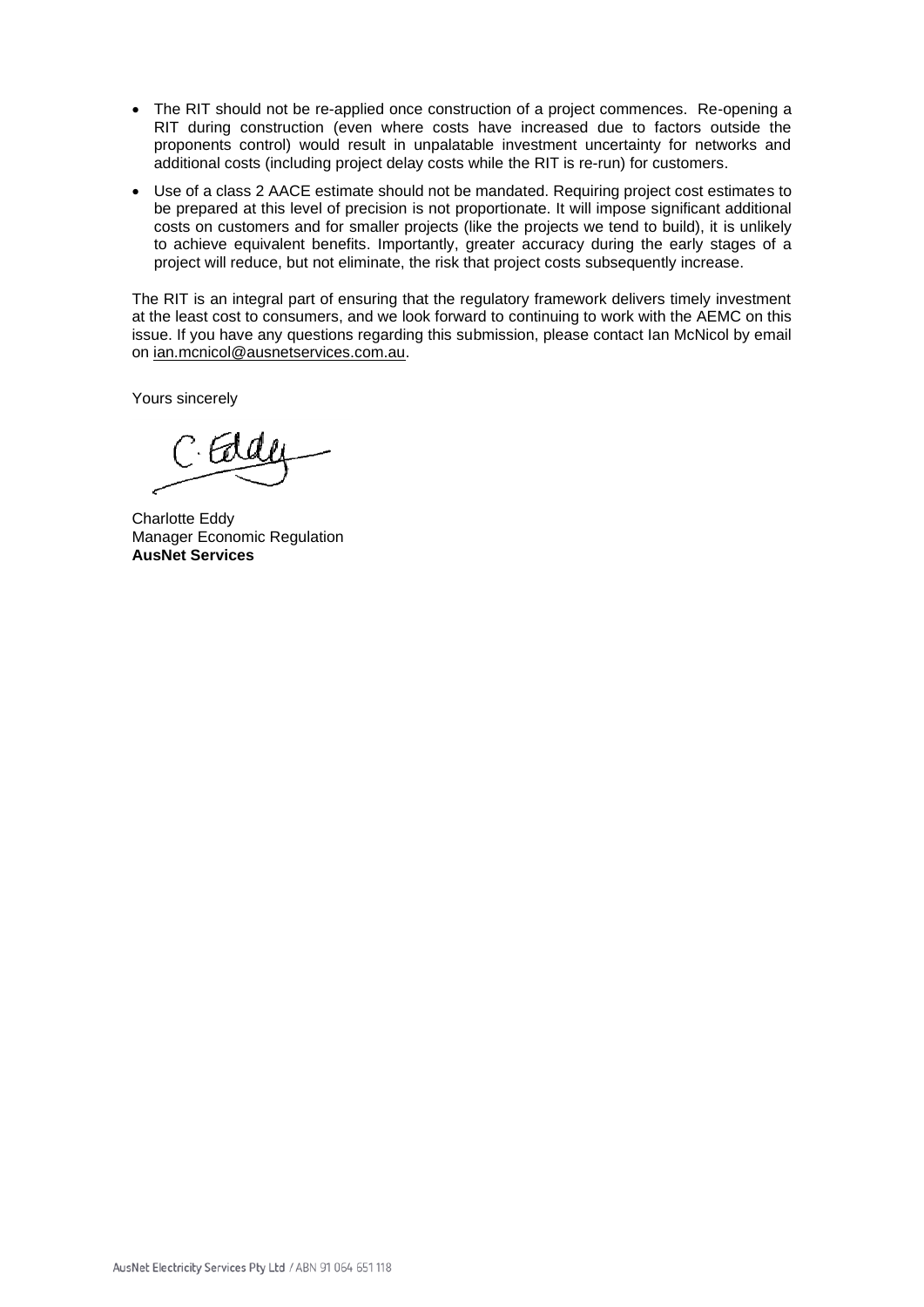**Response to the questions raised in the material change in network infrastructure project costs rule change request** 

| <b>Question</b>                                                                                                                                                                                                                                                                                                       | <b>AusNet's response</b>                                                                                                                                                                                                                                                                                                                                                                                                                                                                                                                                                                                                                                                                                                                                                                                                                                                                                                                                                                                                                                                                                                                                                                                                                                                                                                                                                                                                                                                                                                                                                                                                                                                                                                                                                                                                                                                                                                                                                                                                                                                                                                                                                                                                                                                                                                                                                                                                            |
|-----------------------------------------------------------------------------------------------------------------------------------------------------------------------------------------------------------------------------------------------------------------------------------------------------------------------|-------------------------------------------------------------------------------------------------------------------------------------------------------------------------------------------------------------------------------------------------------------------------------------------------------------------------------------------------------------------------------------------------------------------------------------------------------------------------------------------------------------------------------------------------------------------------------------------------------------------------------------------------------------------------------------------------------------------------------------------------------------------------------------------------------------------------------------------------------------------------------------------------------------------------------------------------------------------------------------------------------------------------------------------------------------------------------------------------------------------------------------------------------------------------------------------------------------------------------------------------------------------------------------------------------------------------------------------------------------------------------------------------------------------------------------------------------------------------------------------------------------------------------------------------------------------------------------------------------------------------------------------------------------------------------------------------------------------------------------------------------------------------------------------------------------------------------------------------------------------------------------------------------------------------------------------------------------------------------------------------------------------------------------------------------------------------------------------------------------------------------------------------------------------------------------------------------------------------------------------------------------------------------------------------------------------------------------------------------------------------------------------------------------------------------------|
| Q11: Who should decide whether the<br>RIT must be re-applied?<br>Should this decision remain the<br>1 <sub>1</sub><br>responsibility of the proponent or<br>should it be a matter for the AER?<br>Why?<br>2.<br>If the decision remains with the<br>proponent, should the AER have the<br>right to test that opinion? | For all RITs, the proponent is best placed to judge whether a RIT should be re-applied. This is because the proponent<br>will have the most up-to-date and accurate information on the costs, risks and customer expectations. The proponent<br>is, therefore, best placed to decide:<br>whether the preferred option has or is expected to have changed;<br>$\bullet$<br>whether there has been a material change in the circumstances surrounding the project since the RIT was<br>$\bullet$<br>conducted (including, but not limited to, the estimated cost of the project);<br>the additional costs and delays which may be incurred by re-applying a RIT; and<br>$\bullet$<br>the additional customer value likely to be realised from re-applying a RIT.<br>$\bullet$<br>Even where a proponent's project cost estimate exceeds the estimate generated by the sensitivity analysis undertaken<br>as part of a RIT, the decision on whether to re-apply the RIT should remain with the proponent. To do otherwise would<br>introduce additional risk and uncertainty to network businesses. <sup>6</sup><br>If additional AER oversight is required to improve customer outcomes and provide additional customer safeguards,<br>where costs have increased materially more than those assessed in a proponent's sensitivity analysis, and where a<br>proponent has determined the RIT need not be re-applied, we propose the proponent be required to write to the AER<br>setting out its reasons for its decision. The AER should then have 20 business days to accept the proponent's decision<br>or, having carefully considered the material that has been submitted, instruct the proponent to re-apply specific aspects<br>of the RIT (such as the cost benefit analysis). In making its decision, the AER should have regard to the costs that a<br>proponent has incurred to reach this point in the RIT process. Any requirement to re-apply a RIT, even if that is limited<br>to the re-doing of a very specific part of the process, will result in additional project risk, costs and potential delays.<br>We also note RIT-D data will soon be available as part of DNSPs' Regulatory Information Notices. This will increase<br>the transparency of the RIT-Ds we have conducted and give the AER greater opportunity to assess our expenditure<br>against the expenditure we modelled in the corresponding RIT. |

<sup>&</sup>lt;sup>6</sup> The cost estimation process undertaken by a proponent should be sufficiently robust to test all credible options under a range of reasonable scenarios. That data is used to determine whether a change to an input variable will affect the preferred option. This process will also help the proponent identify the circumstances under which a project will no longer be a viable proposition. We note that a RIT can take over a year to complete and some change in cost should be expected.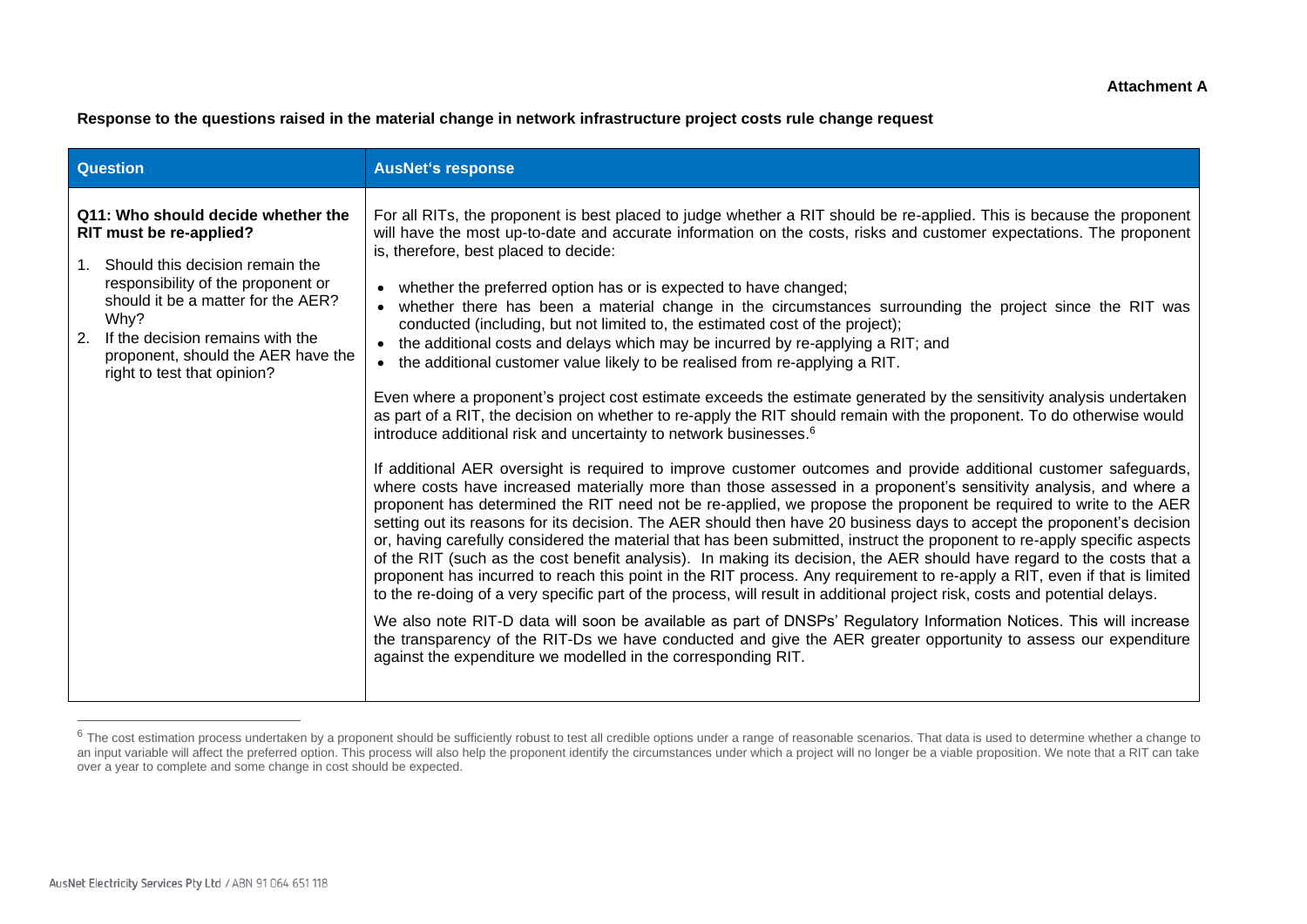| <b>Question</b>                                                                                                                                                                                                                                                        |                                                                                                                                                                                                                                                                                                                                                                                                                                                                                                                                                                                                                                                                                                                                                                                           | <b>AusNet's response</b>                                                                                                                                                                                                                                                                                                                                                                                                                                                                                                                                                                                                                                                                                                                                                                                                                                                                                                                                                         |
|------------------------------------------------------------------------------------------------------------------------------------------------------------------------------------------------------------------------------------------------------------------------|-------------------------------------------------------------------------------------------------------------------------------------------------------------------------------------------------------------------------------------------------------------------------------------------------------------------------------------------------------------------------------------------------------------------------------------------------------------------------------------------------------------------------------------------------------------------------------------------------------------------------------------------------------------------------------------------------------------------------------------------------------------------------------------------|----------------------------------------------------------------------------------------------------------------------------------------------------------------------------------------------------------------------------------------------------------------------------------------------------------------------------------------------------------------------------------------------------------------------------------------------------------------------------------------------------------------------------------------------------------------------------------------------------------------------------------------------------------------------------------------------------------------------------------------------------------------------------------------------------------------------------------------------------------------------------------------------------------------------------------------------------------------------------------|
| 2.<br>3.<br>4.<br>5.                                                                                                                                                                                                                                                   | Q12: Cost thresholds<br>1. Should the NER include a<br>requirement to reapply the RIT, or<br>update analysis, when costs<br>increase above specified<br>percentage thresholds? If so, do you<br>have a view as to what those<br>percentage thresholds should be?<br>Do you consider this requirement<br>should apply to all RIT projects or<br>only those above a particular cost<br>threshold/thresholds? If so, do you<br>have a view as to what the cost<br>threshold/s should be?<br>Do you have any views regarding<br>the suggested alternative "decision<br>rule" approach?<br>Should updated project cost data be<br>provided to AEMO to help improve<br>the accuracy of the ISP?<br>Do you have any other suggestions<br>regarding alternative ways to<br>manage cost increases? | As outlined in the covering letter, AusNet does not undertake RITs for contestable ISP projects and has delivered very<br>few regulated transmission projects which exceed \$150m - the threshold which is the focus of this rule change<br>request. Our projects tend to be funded through ex ante expenditure allowances set through resets, rather than<br>Contingent Project Applications. This means the regulatory allowance for our projects is often set prior to completion of<br>the RIT and we face very strong incentives to minimise the costs of the projects we undertake to ensure they remain<br>within the capex allowance set for the relevant regulatory control period.<br>With respect to when a RIT should be re-applied, please refer to our responses to Q11 (above) and Q14 (below). Our<br>responses to these questions outline the circumstances in which we consider a RIT should or should not be<br>undertaken and who should make that decision. |
| Q 13: Requirements when re-applying<br>the RIT<br>1. Should the requirement to re-apply<br>the RIT be more targeted?<br>Should any additional analysis and<br>2.<br>modelling that is required to be<br>undertaken be published and<br>subject to public consultation? |                                                                                                                                                                                                                                                                                                                                                                                                                                                                                                                                                                                                                                                                                                                                                                                           | Yes, the circumstances in which a RIT should be re-applied should be more targeted. Please refer to our response to<br>Q11 (above).<br>Where additional analysis and modelling is required by the AER, the requirement to publish and consult on that<br>information must be carefully considered. Consultation should only be required if the impact of the delay on the project<br>(including cost) is minimal, and there is a reasonable likelihood that stakeholders will engage with the additional<br>material.                                                                                                                                                                                                                                                                                                                                                                                                                                                            |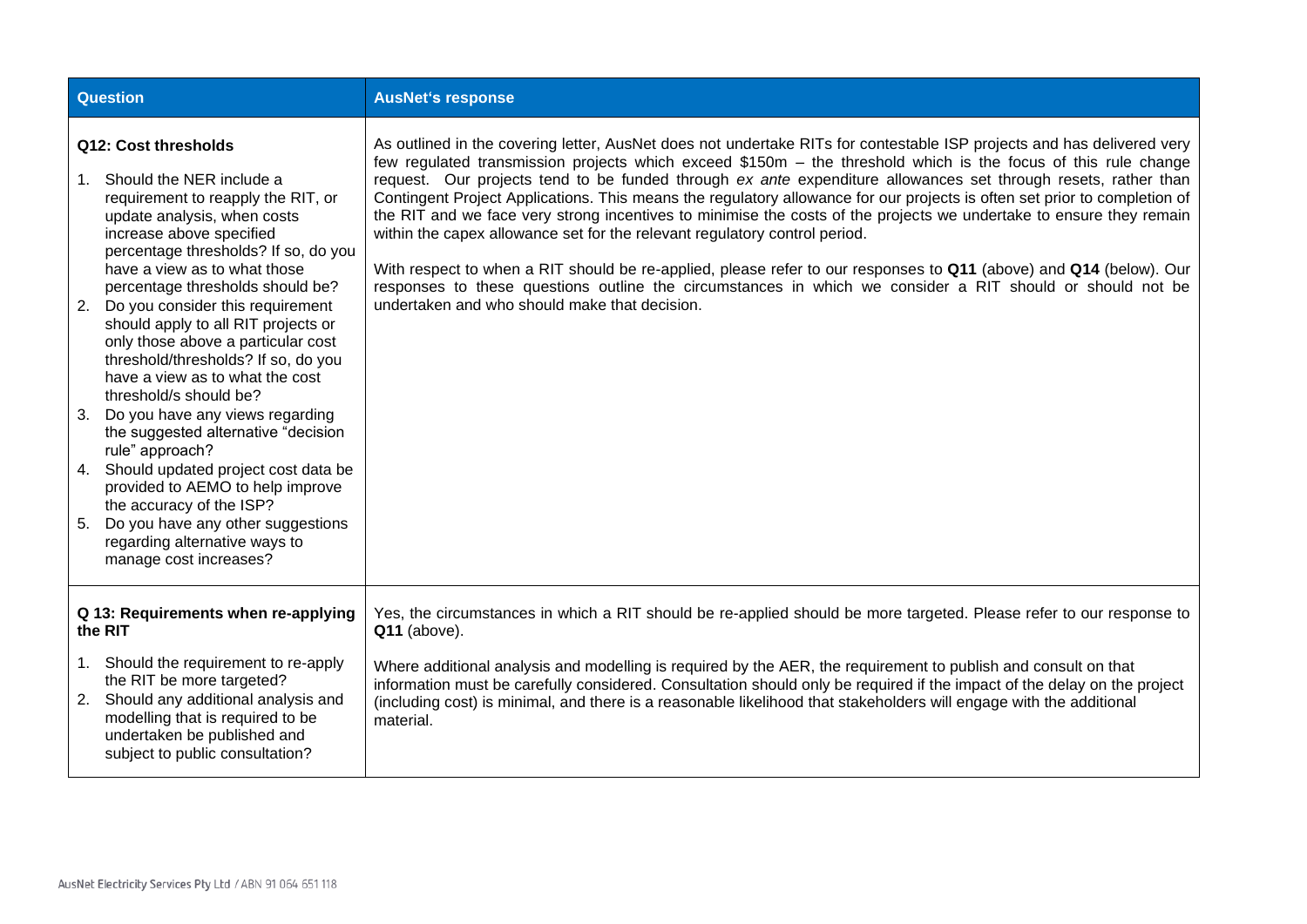| <b>Question</b>                                                                                                                                                                                                                                                                                                                                                                                                                                                                                                                           | <b>AusNet's response</b>                                                                                                                                                                                                                                                                                                                                                                                                                                                                                                                                                                                                                                                                                                                                                                                                                                                                                                                                                                                                                                                                                                                                                                                                                                                                                                                                                                                                                                                                                                                                                                                                                                                                                                                                                                                                                                                                                                                                                                                                                                                                                                                                                                                                                                                                                                                                                                                                                                                                                                                                                                                                                                                                                                                                                                                                                                                                                                                                                                                           |
|-------------------------------------------------------------------------------------------------------------------------------------------------------------------------------------------------------------------------------------------------------------------------------------------------------------------------------------------------------------------------------------------------------------------------------------------------------------------------------------------------------------------------------------------|--------------------------------------------------------------------------------------------------------------------------------------------------------------------------------------------------------------------------------------------------------------------------------------------------------------------------------------------------------------------------------------------------------------------------------------------------------------------------------------------------------------------------------------------------------------------------------------------------------------------------------------------------------------------------------------------------------------------------------------------------------------------------------------------------------------------------------------------------------------------------------------------------------------------------------------------------------------------------------------------------------------------------------------------------------------------------------------------------------------------------------------------------------------------------------------------------------------------------------------------------------------------------------------------------------------------------------------------------------------------------------------------------------------------------------------------------------------------------------------------------------------------------------------------------------------------------------------------------------------------------------------------------------------------------------------------------------------------------------------------------------------------------------------------------------------------------------------------------------------------------------------------------------------------------------------------------------------------------------------------------------------------------------------------------------------------------------------------------------------------------------------------------------------------------------------------------------------------------------------------------------------------------------------------------------------------------------------------------------------------------------------------------------------------------------------------------------------------------------------------------------------------------------------------------------------------------------------------------------------------------------------------------------------------------------------------------------------------------------------------------------------------------------------------------------------------------------------------------------------------------------------------------------------------------------------------------------------------------------------------------------------------|
| Q14: Trigger to re-apply the RIT<br>1. Do you have any views as to how<br>the requirement to reapply the RIT<br>should be given effect, including for<br>contingent and non-contingent<br>projects?<br>Should there be a cut-off point (e.g.<br>2.<br>once the AER approves the CPA, or<br>once construction commences)<br>beyond which any requirement to<br>update analysis cannot be<br>triggered? If so, what would be an<br>appropriate cut-off point? Should<br>there be a limit on how many times<br>RIT analysis must be updated? | The RIT should only be re-applied if the proponent decides it is warranted – see our response to $Q11$ (above).<br>As explained in our cover letter, we also consider there is merit in removing the need for, or at least developing a<br>pragmatic exemption process to RITs for:<br>• projects with no viable non-network options; and<br>• government-mandated or compliance-driven programs with no alternative options.<br>Exemptions for these projects are appropriate to ensure the right balance between transparency and cost. The very<br>nature of some projects, such as like-for-like replacement programs, show that there is no non-network option and the<br>RIT consultation process is highly unlikely to change that. Similarly, government-mandated and compliance-driven<br>programs are often required to meet specific network performance or safety objectives which limit the breadth of<br>solutions that a RIT proponent can consider. The REFCL program is an excellent example, whereby the legislative<br>obligations imposed upon DNSPs meant the credible options were extremely limited and did not allow for non-network<br>options. While a RIT does increase transparency, and the existing regulatory framework sometimes allows consultation<br>to be streamlined, the potential benefit (increased transparency) of the existing regime must be considered against the<br>cost of undertaking a RIT, particularly where it is usual for a proponent to receive no submissions during any of the RIT<br>consultation stages. For example, we have completed the RIT process for 13 projects (10 of which were government-<br>mandated programs) where we identified no viable non-network options at the start of our RIT process. For all 13<br>projects, we received no submissions from stakeholders. This clearly demonstrates that the expected regulatory<br>burden of undertaking a RIT for these types of projects exceeds any potential benefits. Reforms are therefore required<br>to improve the efficiency of the process and ensure resources are focussed where there is the greatest customer<br>benefit.<br>We support setting a clear, cut-off point beyond which a proponent cannot be required to re-apply the RIT, which we<br>consider should be the time construction commences.<br>We currently face strong incentives to minimise costs under the regulatory regime. Through the AER's Capital<br>Expenditure Sharing Scheme, increases in project costs are shared by the network and its customers. We also note<br>that any outcome that results in us having to pause construction for six to nine months to re-run a RIT, will add material<br>costs (and risk) to a project, and customers will ultimately fund a share of the cost increase.<br>We do not consider there should be a limit on the number of updates a RIT is subject to prior to the project reaching<br>the cut-off point referred to above. Any limit would be arbitrary. |
|                                                                                                                                                                                                                                                                                                                                                                                                                                                                                                                                           |                                                                                                                                                                                                                                                                                                                                                                                                                                                                                                                                                                                                                                                                                                                                                                                                                                                                                                                                                                                                                                                                                                                                                                                                                                                                                                                                                                                                                                                                                                                                                                                                                                                                                                                                                                                                                                                                                                                                                                                                                                                                                                                                                                                                                                                                                                                                                                                                                                                                                                                                                                                                                                                                                                                                                                                                                                                                                                                                                                                                                    |